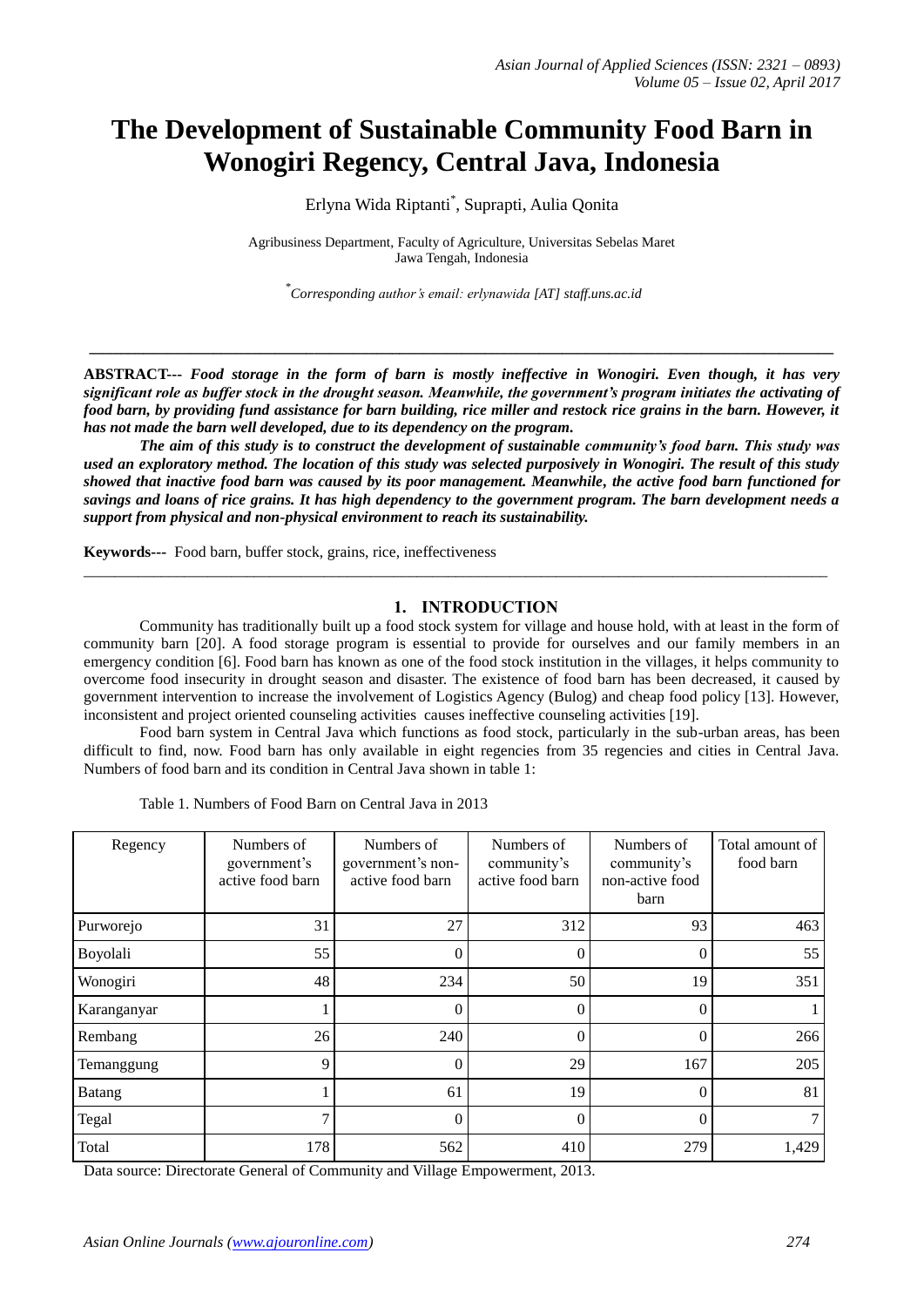*Asian Journal of Applied Sciences (ISSN: 2321 – 0893) Volume 05 – Issue 02, April 2017*

The amounts of non-active food barn that is managed by Wonogiri's governance are higher than the active ones. This is alarming, because the existence of food barn is getting eliminated. The aim of this study is formulating a model of development sustainable community's food barn. A strong current of food systems research holds that local food systems are preferable to systems at larger scales. Many assume that eating local food is more ecologically sustainable and socially justice. We draw on current scale theory in political and economic geography to argue that local food systems are no more likely to be sustainable or just than systems at other scales [5].

#### **2. RESEARCH METHOD**

This study was an exploratory research which is purposed to get an overview or review about food barn condition in Wonogiri regency, Central Java. The result of exploratory research are in-depth and contextual qualitative data which is supported with quantitative data. The applied method was survey which means the study of information from several dimension on a study object. The approach method was a cross sectional study which means a study in one particular time without conducting a treatment against the object. So, it draws a picture of situation in certain time.

The location of this study was purposively selected in Wonogiri regency. The region has both of government and community food barn in active and/or non-active condition, which are mostly non-active. The Wonogiri Food Security Office data in 2015 shows that the amount of community food barn in active condition is 28 units, while the amount of non-active ones is not recorded. At least eight active food barns and four non-active food barns in nine districts were selected for purposively sampling which were consist of:

a. Active food barn

- 1. Food barn of Banyakprodo village, Tirtomoyo Sub-District
- 2. Food barn of Gambiranom village, Baturetno Sub-District
- 3. Food barn of Gambiranom, Kismantoro Sub-District
- 4. Food barn of Pijiharjo village, Manyaran Sub-District
- 5. Food barn of Purwosari village, Wonogiri Sub-District
- 6. Food barn of Sendang Rejo village, Baturetno Sub-District
- 7. Food barn of Tawangharjo village, Giriwoyo Sub-District
- 8. Food barn of Jatisari village, Jatisrono Sub-District

b. Non-active food barn

- 1. Food barn of Kismantoro village, Kismantoro Sub-District
- 2. Food barn of Pidekso village, Giriwoyo Sub-District
- 3. Food barn of Trukan village, Pracimantoro Sub-District
- 4. Food barn of Tubokarto village, Pracimantoro Sub-District

The key informant of this study is an organizer of active and non-active food barn which is not only managed by community but also by government. Each food barn was purposively selected 1 organizer as key informant. Furthermore, key informant was purposively selected who is well known about food barn condition, who comes from village's administration agency, food security agency, farmer who is located around the food barn. The key informant of this study also is low income household who is located around the food barn. Respondent was selected as purposive approximately 3 people from each location of food barn.

Obtained data were collected from survey, it consist of local food barn condition, internal and external factors which has influenced to the existence of local food barn, food source in local food barn, institution and management of local food barn, access and distribution of main food to low income household in local food barn. Furthermore, secondary data were collected which is related to the object of study and local government policy about food security/ food barn.

Primary and secondary data were analyzed through descriptive analytic and it were deeply investigated. The analysis results are used to arrange the development of sustainable community's food barn.

## **3. RESULT AND DISCUSSION**

Local food system could contribute to the reaching of food security, suggesting that the official interpretation of food security can be challenged to be more inclusive and to accommodate social justice imperatives [10]. The study about food barn has been massively done by other researchers. They observe food barn capacity, food barn shape, food barn pest, and food barn management [1, 3, 15, 17]. The novelty of this study was focus on the management of sustainable community's food barn. The success of the development of community food barn could be seen from the indicator outcomes from Ministry Regulation No. 8 in 2014 :

- 1. Output indicators: a). Social fund aid has delivered for procurement of food stock and empowerment of community institutional and b). Facilitation had been done to increase the capability of food barn management (capacity building).
- 2. Outcome indicator: a) The availability and development of sustainable community's food stock b). The increase of community's role and ability in food barn management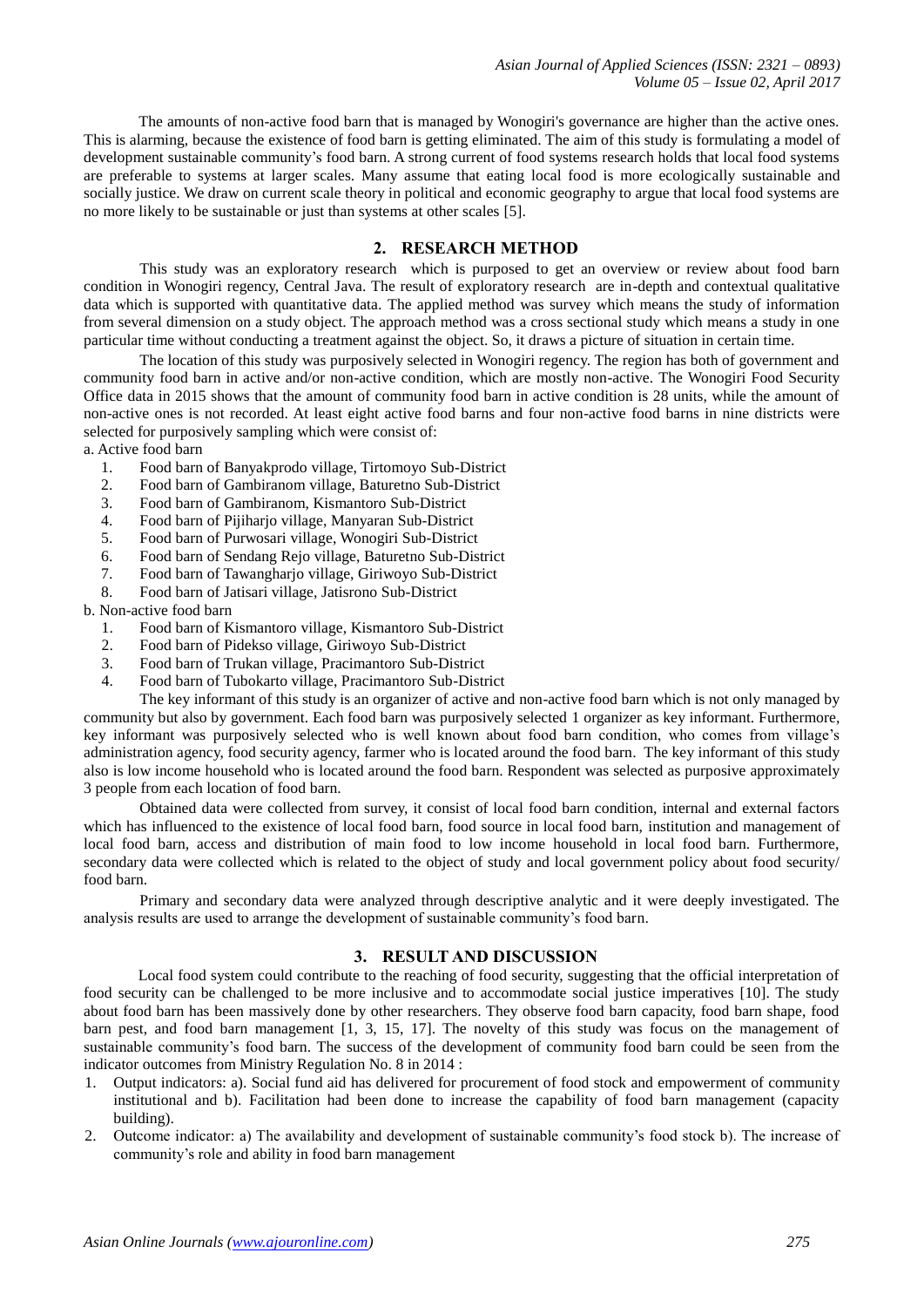- 3. Benefit indicator: The establishment of management institution of community food barn which is independent and sustainable
- 4. Impact Indicator: Community's needs are fulfilled all the time (Agriculture Ministry, 2014).

This Ministry Regulation increases the numbers of food barn among communities and increases its competitiveness with private sectors in agriculture warehousing, it makes this segment more competitive but it needs a lot of effort to be done [4]. To ensure the affordable of long term food availability, the local ecology system which is a food distribution system should be maintained for its efficiency [21]. In addition, the result of this study about non-active food barn showed that there isn't any indicator achieved for successful food barn development. This basically caused by low capacity building in food barn management and institution.

The active food barn is utilized for: 1) crop yield storage 2) storage when crop yield price were low 3) storage for preserved food especially when drought season 4) prevention site for disaster time [8]. Furthermore, some food barns has led to the commercialization such as buy and sell of rice grains, i.e "Kridho Boga" food barn in Gambiranom village, Baturetno Sub-District; and "Sido Mulyo" food barn in Jatisari village, Jatisrono Sub-District. However, the gained profit is used to fund social function of the barn for its sustainability [14]. Identification and analysis result from active food barn can be observed in Table 2.

| N <sub>o</sub> | Explanation                                                         | Percentage $(\%)$ |
|----------------|---------------------------------------------------------------------|-------------------|
|                | Getting government aid for rice grains restock                      | 100               |
| $\overline{2}$ | Barn function: Running social function, savings and loan function   | 100               |
| 3              | Steady institution of food barn                                     | 25                |
| 4              | Steady capacity building for barn administrators                    | 25                |
|                | Productive barn activities lead to the commercialization            | 37.5              |
| 6              | Active role of community barn members in supporting barn activities | 37.5              |
|                | Active role of youth farmers and farmers group in supporting barn   | 25                |
| 8              | Independent and sustainable food barn                               | 12.5              |

Table 2. Actual condition of active food barn in Wonogiri regency.

Data source: Primary data analysis, 2016

The food barn organizer is commonly appointed by village officials and only some are appointed through direct vote. Program of administrators' capacity building improvement is limited, so that food barn activities are limited also which leads to stagnancy.

Table 2 showed that active food barn receive government aid and run its social function (save and loan). On the other hand, institution, capacity building of its organizer, program which leads to commercialization are low. In the long term, if the government's program were stopped, the food barn will be stopped (inactive) too. Some influenced factors which is identified are the lowering of farmer's young generation roles, farmer's group program only focus on production and it isn't related to food barn, food barn organizer are incapable and food barn only run its social function.

Food barn originally were established by farmer's group. However, in the development, the role of farmer's group toward food barn activities is decreased as well as farmer's young generation unwilling to contribute in the institutional food barn. This phenomenon is caused by the existence of more profitable business activities outside the food barn while the food barn cannot afford theirs. The yields which supposedly sold to the food barn are mostly sold to the broker. This problem causes restock of grains coming from purchasing to the third party instead from the food barn community members. The decreased support from surrounding environment both of physical environment (agricultural land) and non-physical environment (youth farmers, farmer's group and food barn institutional) will threaten the food barn's independency and sustainability. So, the development of sustainable community's food barn is needed.

The role of youth farmers as a driving force for agriculture development is highly expected in farmer's group. As agents of change, they play a role for farmers in giving knowledge and information, capacity building, and innovation of technology, they also assist the farmers to adapt against market change [9]. Besides, youth farmers play a role in fixing environmental conditions, particularly in damaged rice field area due to usage of chemical fertilizer or pesticide. The implementation of new technology which possibly decreased the negative impact of farming activities in soil condition and application of crop rotation could be a solution from this problem [16]. New technology in the form of the usage of organics fertilizer or pesticide which comes from biodiversity needs to be developed for supporting environment sustainability.

Youth farmers, farmer's group and food barns are inseparable elements in the developing of sustainable food barn. Youth farmers as the agents of change also play a role in farmer's group institutional and food barn. The developed model from the inseparable elements can be seen at Picture 1 below. Farmer's group as provider of agricultural products. The products itself are sold and purchased in community food barn. As per the extant policy of food grains issues, the principle of First-In-First-Out (FIFO) should be strictly followed with respect to the annual crop as well as within annual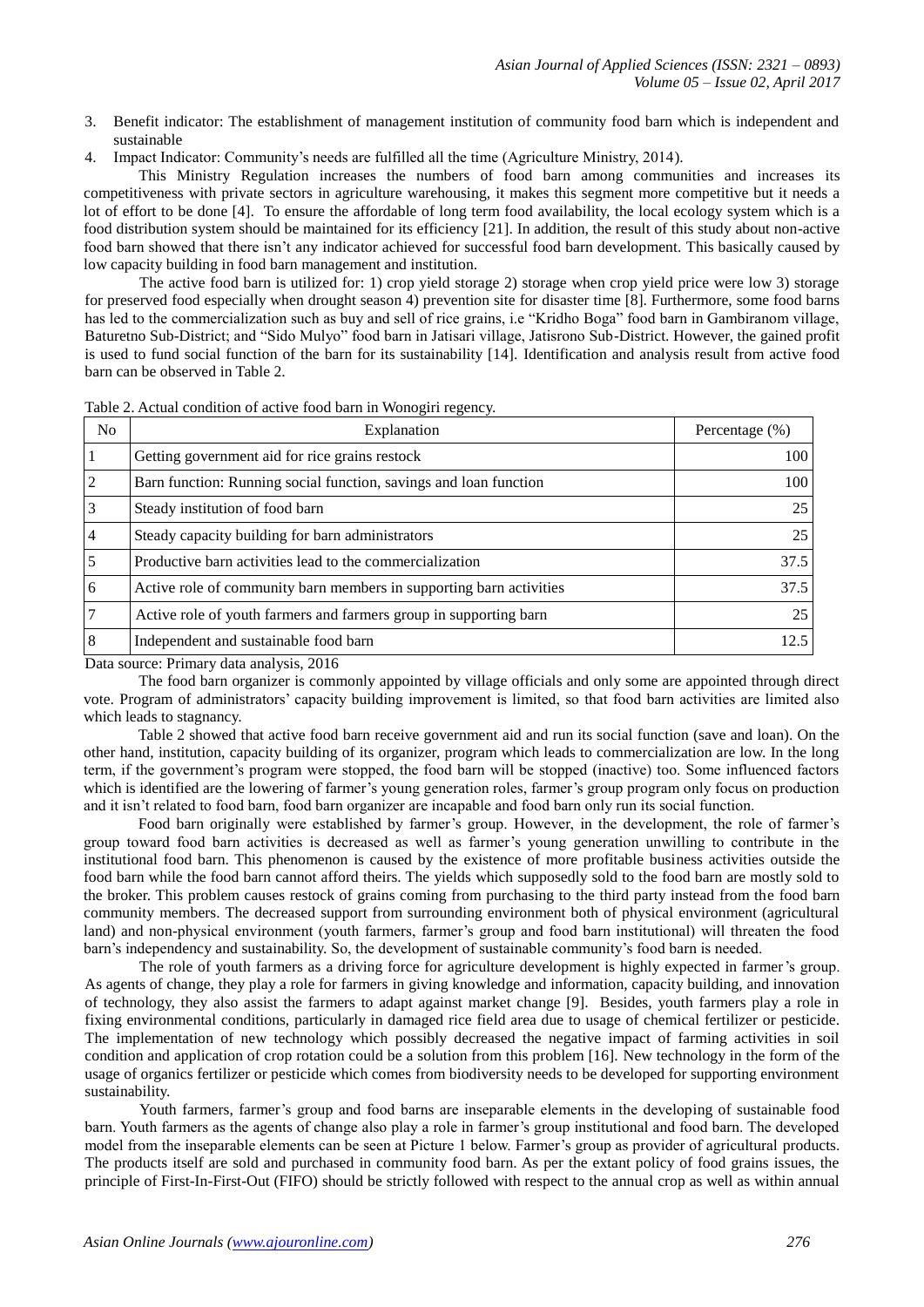crop in which the supply are accepted [4]. The food barn provides needs of production tools and loans to achieve sustainable system.





The development of sustainable food barn also depends on the role of woman's farmer group. The result of study [22] said that food security can be achieved by establishing community's food barn with empowerment of women's farmer group through proper counseling and establishment of working network. The administrator's capacity of farmer's group and barn should be built. Capacity building is applied through the enhancement of ability, skills, potential and talent, also mastering competencies so that a person, group or organization can be survived and able to appropriately overcome challenge and change [18]. The advanced capacity building will affect to the stronger institutional of barn and farmer's group.

Sustainable community's food barn has many functions i.e. buffer stock, social function and commercialization. The function should be balanced for its sustainability. Social function needs to manage in the basis of estimation and household estimation. It has managed the food percentage which is offered as a grant so it won't be a burdensome for food barn management. Social function of food barn overcomes emergency food problem such as food aid for people in disaster/ crop failure, death ceremony aid/ low income household.

As a buffer stock, it manages the price stabilization, the quantity and availability of food in the certain location. In the harvest season, food barn buy crop yield from farmer so the farmer's price isn't dropped. Meanwhile, in the drought season, food barn sell food stock to the community so the prices are relatively stable and food availability are well managed. The management of stock needs to be mastered by food barn organizer for a good cash flow.

Commercialization function was done to manage the cash stabilization of food barn. Food barn gets its profit from small business transaction of community's crop yield which is for social function fund and salary for food barn organizer. All this time, food barn organizer hasn't received their salary so it is reduced their motivation and responsibility in managing food barn. With salary, it would increase their motivation to manage food barn and leads to professionalism. Food barn can create a good cooperation between private, farmer's group and government as staple food.

Sustainable cooperation of farmer's group could be done through the providing of agricultural inputs (seeds, fertilizers, pesticides) which needs by farmer's group member. Food barn gives agricultural's credit inputs and the member of farmer's group sell their crop yield to the food barn as an exchange. This system helps farmer to avoid "ijon system" from broker (system that allows broker to buy farmer's crop yields before the harvest time with low cost). This problem caused by the emergency needs of household.

The community food barn is established with the ability of smallholder farmers, individually or in groups to effectively and efficiently store a significant part of their harvest at farm level. It is a major contributing factor for attaining food sufficiency and eliminate wide spread hunger in the region. It is able to run its function as buffer stock and its social function if it is supported with commercialization function. This function can be well run if the barn organizer has capacity to manage the food barn so that the independent and sustainable of community's food barn are achieved.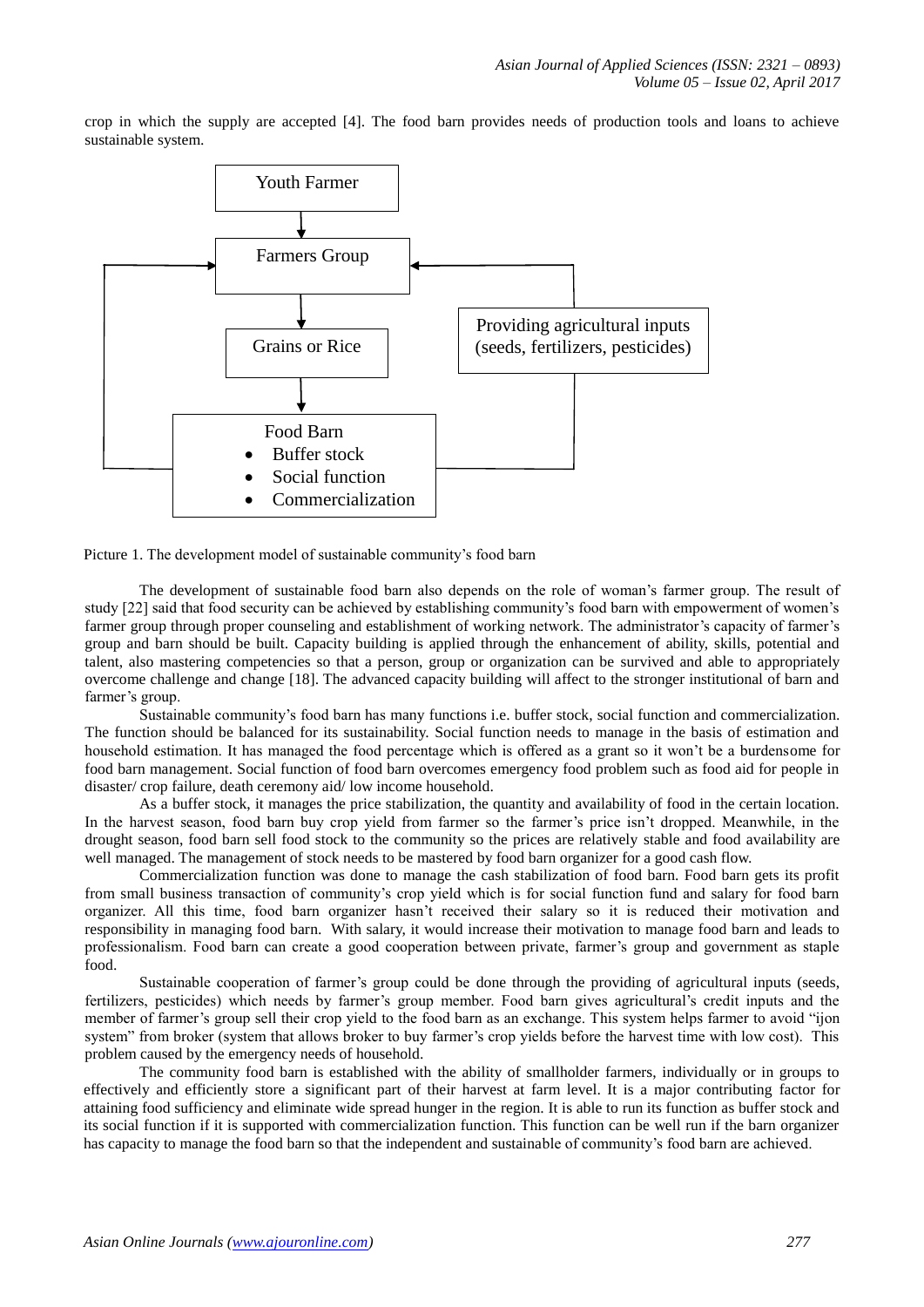#### **4. CONCLUSION**

Community's food barn has significant role as the community's buffer stock in the drought season. It supports food security in household and region level. The sustainability of food barn needs to be developed by activating three elements: youth farmers, farmer's group and the food barn itself. The youth role in farmer's group and barn is giving real influence in capacity building enhancement for its administrators and institution. This may lead to the sustainable of community's food barn.

# **5. ACKNOWLEDGEMENTS**

Thanks to the Ministry of Research, Technology and Higher Education which has provide fund for this research with grant scheme "Leading Researches of Universities in 2016". Writers also thank to all parties who have supported by providing useful information to complete this article.

## **6. REFERENCES**

- [1] Abdul Awal, Afzal Hossain, Rostom Ali, Monjurul Alam. 2015. *Effective Rice Storage Technologies for Smallholding Farmers of Bangladesh.* The First International Congress on Postharvest Loss Prevention, Oct 4-7. Rome. Italy
- [2] Albinus M. Makalle. 2012. Post Harvest Storage as a Rural Household Food Security Strategy in Tanzania. *ARPN Journal of Science and Technology* 2 (9) : 814-821.
- [3] Angelita M. Pagcaliwagan, Melvin M. De Leon, Francis T. Del Rio, Rey Ryan M. Flores, Darwin Z. Hornilla. 2015. Warehousing Operation of National Food Authority in Batangas City, Philippines. *International Journal of Academic Research in Economics and Management Sciences* 4(2) : 1-10.
- [4] Bhartendu Kr. Chaturvedi1, Lieutenant Colonel Anil Raj TA 2015. Agricultural Storage Infrastructure in India: An Overview. *IOSR Journal of Business and Management (IOSR-JBM)* 17(5) : 37-43.
- [5] Branden Born & Mark Purcell. 2006. Avoiding the Local Trap Scale and Food Systems in Planning Research. *Journal of Planning Education and Research* 26 : 195-207.
- [6] Charlotte P. Brennand and Deloy G. Hendricks. 1995. *Food Storage In The Home*. Department of Nutrition & Food Sciences. Utah State University
- [7] Ditjen Pemberdayaan Masyarakat dan Desa. 2013. *Data Pokok Ditjen PMD.* Kementerian Dalam Negeri RI. Ditjen Pemberdayaan Masyarakat dan Desa. [www.pdm.kemendagri.go.id](http://www.pdm.kemendagri.go.id/)
- [8] Elly Rosana, Yulian Junaidi, and Feby Anjarosa. 2013. *Diversity of South Sumatera Food Barn Meaning, Indonesia.* International Conference on Business, Economics, and Social Sciences. 4-5 November. Bangkok. Thailand
- [9] Frederick O. Wanyama. 2015. *Cooperatives and the Sustainable Development Goals.* International Labour Organization (ILO) and International Co-operative Alliance's (ICA).
- [10] James Kirwan and Damian Maye. 2013. Food Security Framing Winthin UK and the Integration of Local Food System. *Journal of Rural Studies* 29 : 91-100.
- [11] Kantor Ketahanan Pangan. 2015. *Daftar Kelompok Lumbung Pangan Tahun 2014-2015*. Kantor Ketahanan Pangan Kabupaten Wonogiri. Wonogiri
- [12] Kementrian Pertanian. 2014. *Peraturan Menteri Pertanian Republik Indonesia No 08/Permentan/OT.140/2014 Tentang Pedoman Pengembangan Lumbung Pangan Masyarakat Tahun 2014*. Kementrian Pertanian Republik Indonesia. Jakarta
- [13] Komala Sari. 2013. Analisis Pendapatan Petani Padi Dalam Kaitannya Dengan Keberadaan Lumbung Pangan Di Desa Pahang Asri Kecamatan Buay Pemuka Peliung Ogan Komering Ulu Timur. *Jurnal Ilmiah AgrIBA No.2 Edisi September Tahun 2013*
- [14] Lestari Rahayu, Retno Wulandari, Retno Fajar Setyorini. 2015. *The Food Barn Role in Sustainability of Food Security (A case study on Food Barn " Lestari Boga " in the Village Muntuk, Dlingo, Bantul Indonesia).* International conference on Agro-industry (ICoA) 7-9 November. Matsuyama. Japan
- [15] Luis A. Espino, Chris A. Greer, Randall G. Mutters and James F. Thompson. 2014. Survey of Rice Storage Facilities Identifies Research And Education Needs. *California Agriculture* 68 (1): 38-46.
- [16] Madina A. Abdulkadyrova, Andzor H. Dikinov, Hassan È. Tajmashanova, Lomali A. Shidaeva and Eliza A. Shidaeva. 2016. Global Food Security Problems In The Modern World Economy. *International Journal Of Environmental & Science Education 2016* 11(12) : 5320-5330.
- [17] Martin Gummert and Chris Cabardo. 2013. *Rice Storage.* IRRI Training Module. International Rice Research Institute Los Banos. Philippines
- [18] Morrison, Terrence. 2001. *Actoinable Learning* A Handbook for Capacity Building Through Case Based Learning. ADB Institute
- [19] Muchjidin Rachmat, Gelar Satya Budhi, Supriyati, dan Wahyuning K. Sejati. 2011. Existence and Role of Community Barn in Resolving Food Security Problems. *Forum Penelitian Agro Ekonomi.* 29(1) : 43 – 53.
- [20] Rahman HPS, Purwoto A, Hardono GS. 2005. Kebijakan Pengelolaan Cadangan Pangan Pada Era Otonomi Daerah dan Perum Bulog. *Forum Penelitian Agroekonomi* 23 (2): 73-83.